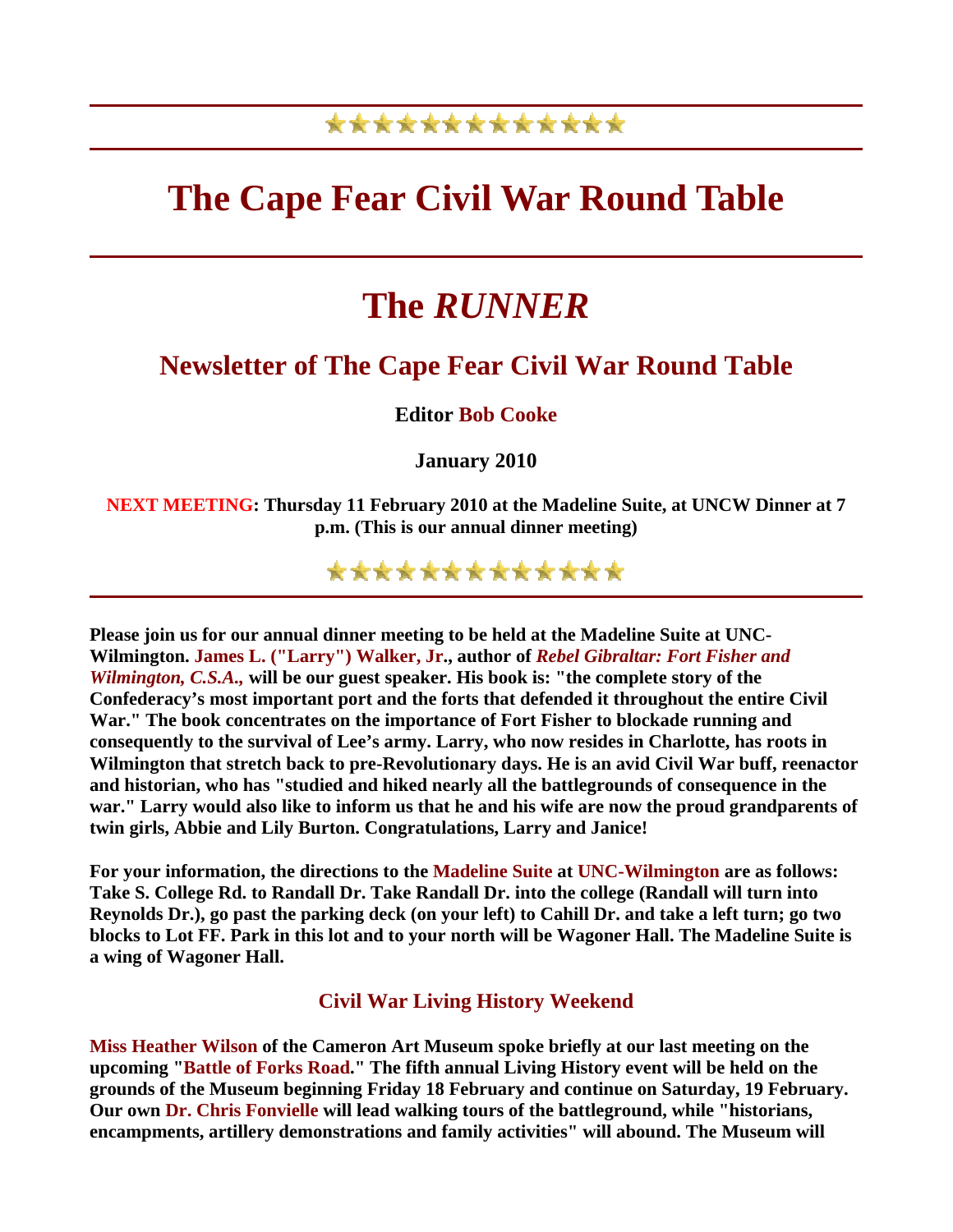**play host to nearly three hundred school children from the area who will be introduced to that era of their history. The 145th anniversary of the battle is free to the public, with donation greatly appreciated. The Museum is located at the corner of S.17th St. and Independence Blvd. and their telephone number is 910 395-5999.** 

**The Cape Fear Civil War RT has donated over \$100 (and a special thank you to Col. Bruce Patterson who also provided additional support) to the event.**

#### **Fort Anderson/Brunswicktown**

**There will be yet another reenactment held at Fort Anderson/Brunswicktown this month. On Saturday, 20 February, the site will open at 9 a.m and later will host a talk by Mike Kochan ("Torpedoes and Other Infernal Machines"). There will be a nighttime lantern tour and the fort will close at 8:30 p.m. On Sunday (21st) it will again open its gates at 9 and at 11:45 there will be a talk ("The battles of fort Anderson and Town Creek") by Dr. Chris E. Fonvielle. The site will close at 3:30 p.m. that day. If you visited Fort Fisher during the reenactment held there, you know what else is in store to view: Confederate and Union reenactors, living history talks and walks through one of the most pristine Confederate forts still remaining.**

#### **Raffle Winners**

**(December 2009)**

*Army of the Potomac* **(Bruce Catton trilogy)- Tim Barton**  *Equipment of the Civil War* **- Bruce Patterson** *Scouts and Spies of the Civil War* **- John Winecoff** *Storm Over Carolina* **- Ed Gibson** *The Oldest Confederate Widow Tells All* **- Wally Rueckel** *Gettysburg: A Testing of Courage* **- Bob Cooke (January 2010)**  *One Dam Blunder* **- Becky Sawyer** *Ironclads and Columbiads* **Pat Mahoney** *Mary Chestnut's Civil War* **- Linda Snider** *Georgia Sharpshooter* **- Palmer Royal** *Jeff Davis* **- John Winecoff** *North Carolina's Hurricane History* **- James MacLaren**

### \*\*\*\*\*\*\*\*\*\*\*\*\*

#### **January Meeting**

**We had a record turnout for Bert Dunkerly's talk on the "Road to Appomattox and Greensboro" and suffice it to say that none were disappointed. Bert, who is a National Park Ranger at that historic site took us back to the spring of '65; to when R.E. Lee struggled to hold the lines around Richmond and Petersburg. Early in April, the Union army cracked those lines and the long, hard retreat began. Lee, who was attempting to join Joe Johnston in North Carolina, was constantly forced to move westward to avoid the Federals who were always maneuvering to cut him off. There was constant fighting along the way and at Sailor's creek, Lee's army suffered a great loss with over 7,000 men and many generals captured. Virtually all**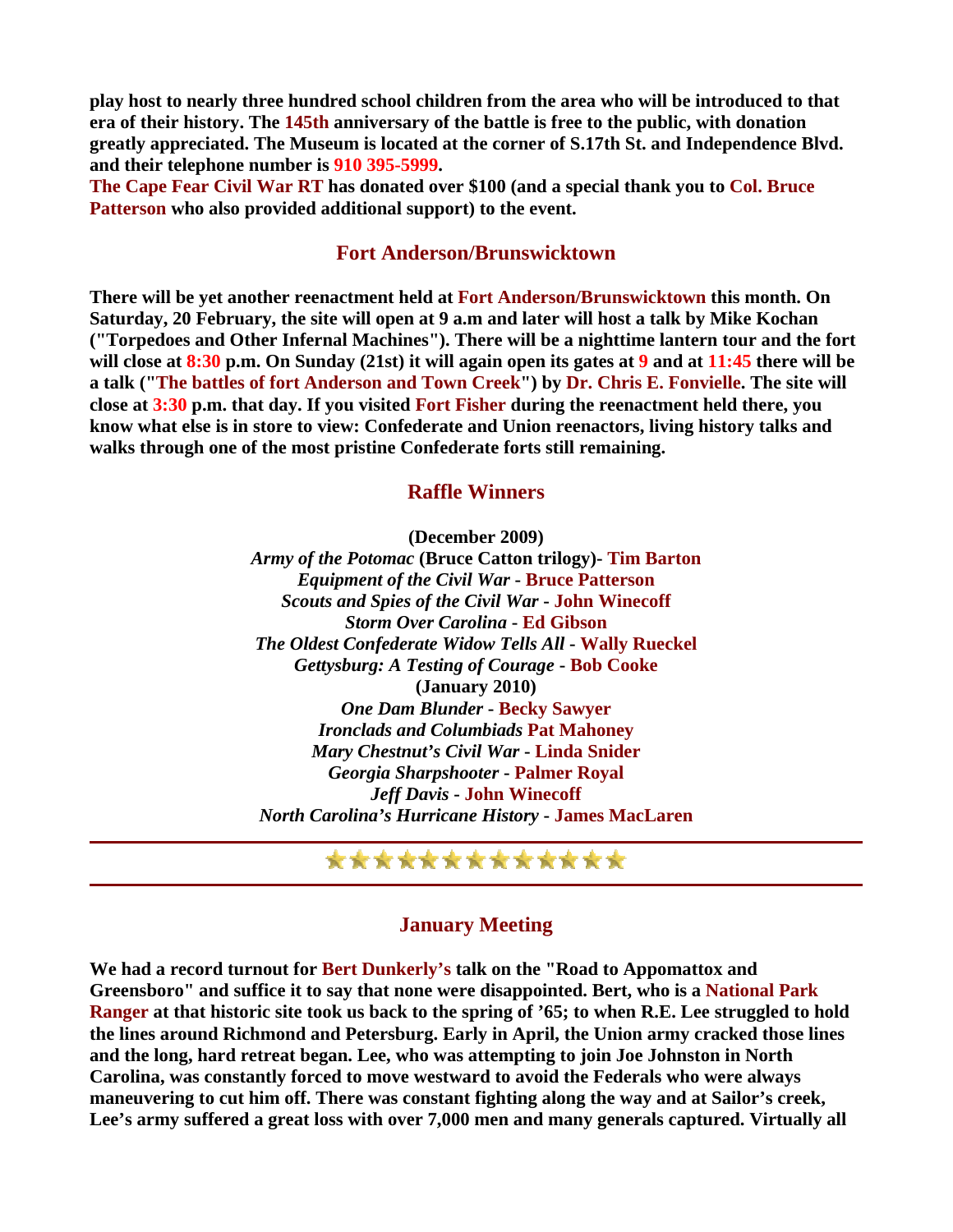

**of Lee's III Corps were now prisoners of the Yankees. . The morning of the 9th of April, Lee found himself nearly surrounded and attempted unsuccessfully to break through the Union cordon. Later that day, he sent a messenger through Union lines to ask for a truce. He was responding to letters that U.S. General Grant had sent earlier. Soon, resplendent in his dress uniform and mounted on his horse Traveler, he rode to the McLean home to meet with Grant. Terms were discussed between the two and soon some 27,000 soldiers stacked their arms. After surrendering, the Confederates were given rations and the all-**

**important parole pass. These paroles allowed them passage by train or government steamer and insured that the men were not molested by Union troops as they returned home.**

**"In North Carolina, by contrast," General Johnston has consolidated his army, with many units now done away with and the effect on the soldier's morale is discernable. As soldiers of Lee's army pass through Smithfield, word is received of Lee's surrender and morale plummets even further (many of those first troopers were thrown in jail as deserters!) Johnston moves his army west to Raleigh and Chapel Hill and President Jefferson Davis, who has fled Richmond and is heading south calls for a cabinet meeting (the last one) in Greensboro, N.C. Johnston is invited to the meeting, along with General P.G.T. Beauregard and when Johnston inquires about negotiations, he is told to fight on. When Davis leaves Greensboro, Johnston realizes the futility of further resistance and is soon (17 April) meeting with his adversary, Union General W.T. Sherman. The meeting takes place at the Bennett House in Durham and the terms are much more lenient than those given to Lee. Sherman, it would appear, completely misjudged the mood in Washington, especially after the Lincoln assassination. When the terms given Johnston are rejected by Congress, the war is back on. Johnston's army, when informed of the decision to continue the war, goes into a state of near mutiny. "Whole regiments refused to move" reported one South Carolina soldier and many men simply began to disappear as the days wore on.**

**Sherman and Johnston met again and this time the terms were virtually the same as those given Lee. The major differences were that most of Johnston's men were allowed to keep their horses and wagons with the order to "stack arms" in place. Just how many actually surrendered their weapons is unknown, but 7/8's of them were allowed to keep their guns. Union General George Hartsuff is sent to Greensboro to begin the long process of issuing paroles to the men of Johnston's army. As Mr. Dunkerly pointed out, it would be interesting to learn of the general's feelings, surrounded as he was by 30,000 Confederate troops! The process went well however, and by May many of the men are headed home. With the exception of a few other surrenders, the war had finally come to an end.**

### **Record Turnout!**

**We had over eighty people attend our last meeting. Committee member Bruce Patterson attributed it to a "perfect storm" of sorts. The weather cooperated and many folks came to ensure a seat at our dinner meeting next month (as well as to get one for our March trip to**